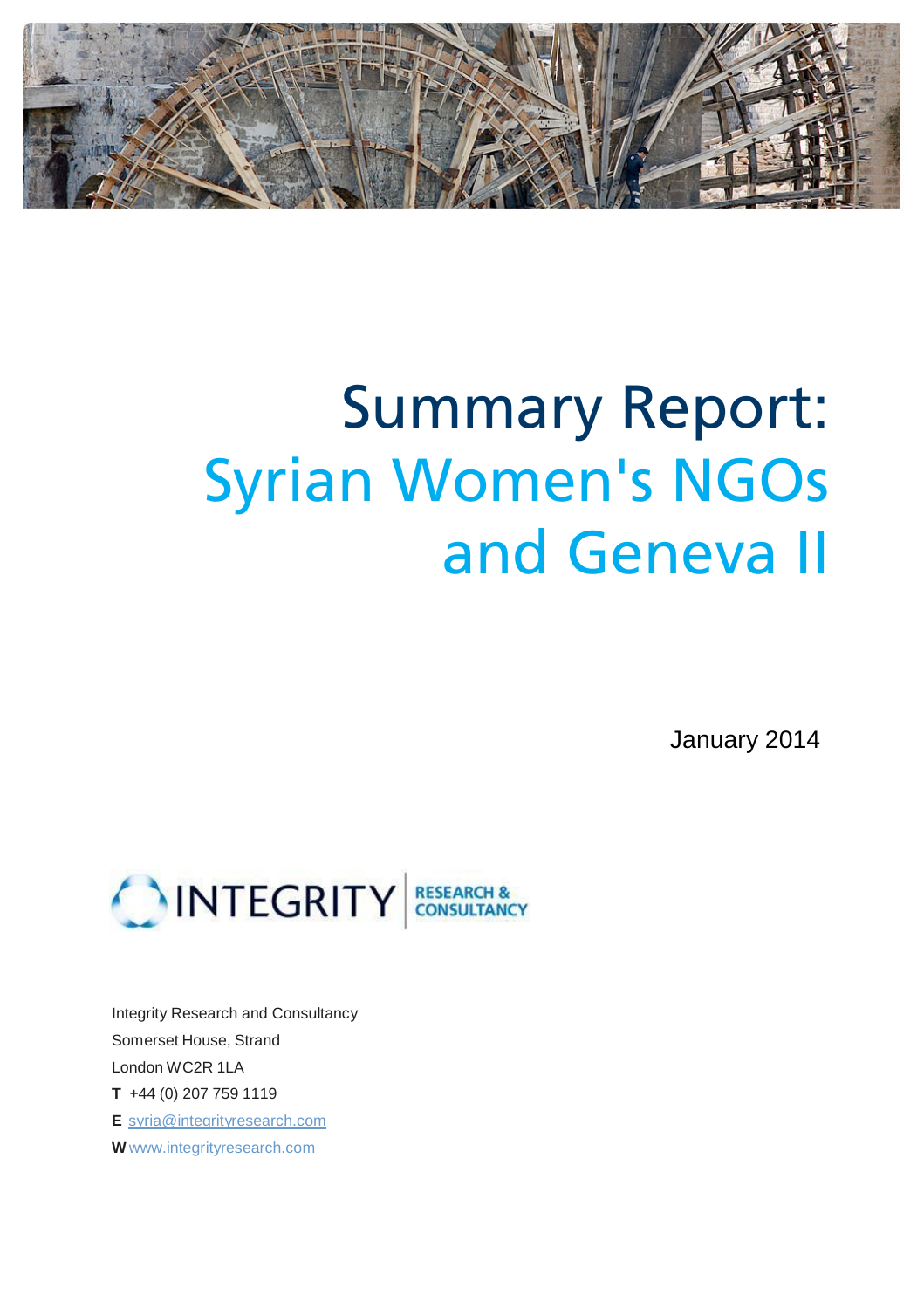

#### *Reference*

20140120 BEI 01

#### *Acknowledgement*

Front cover photograph taken by Anthony Ellis.

This report has been written by Integrity Research and Consultancy.

For further information please email [syria@integrityresearch.com](mailto:syria@integrityresearch.com)

#### *Legal Notice and Disclaimer*

© 2014 Integrity Research and Consultancy – all rights reserved.

All rights reserved. No part of this publication may be reproduced, stored in a retrieval system, or transmitted, in any form or by any means, without prior permission in writing from Integrity Research and Consultancy.

This report is not a legally binding document. It is a collaborative informational, assessment and forecasting document, and as such does not necessarily reflect the views of each of the contributing partners in all of its content. Any errors are the sole responsibility of the authors.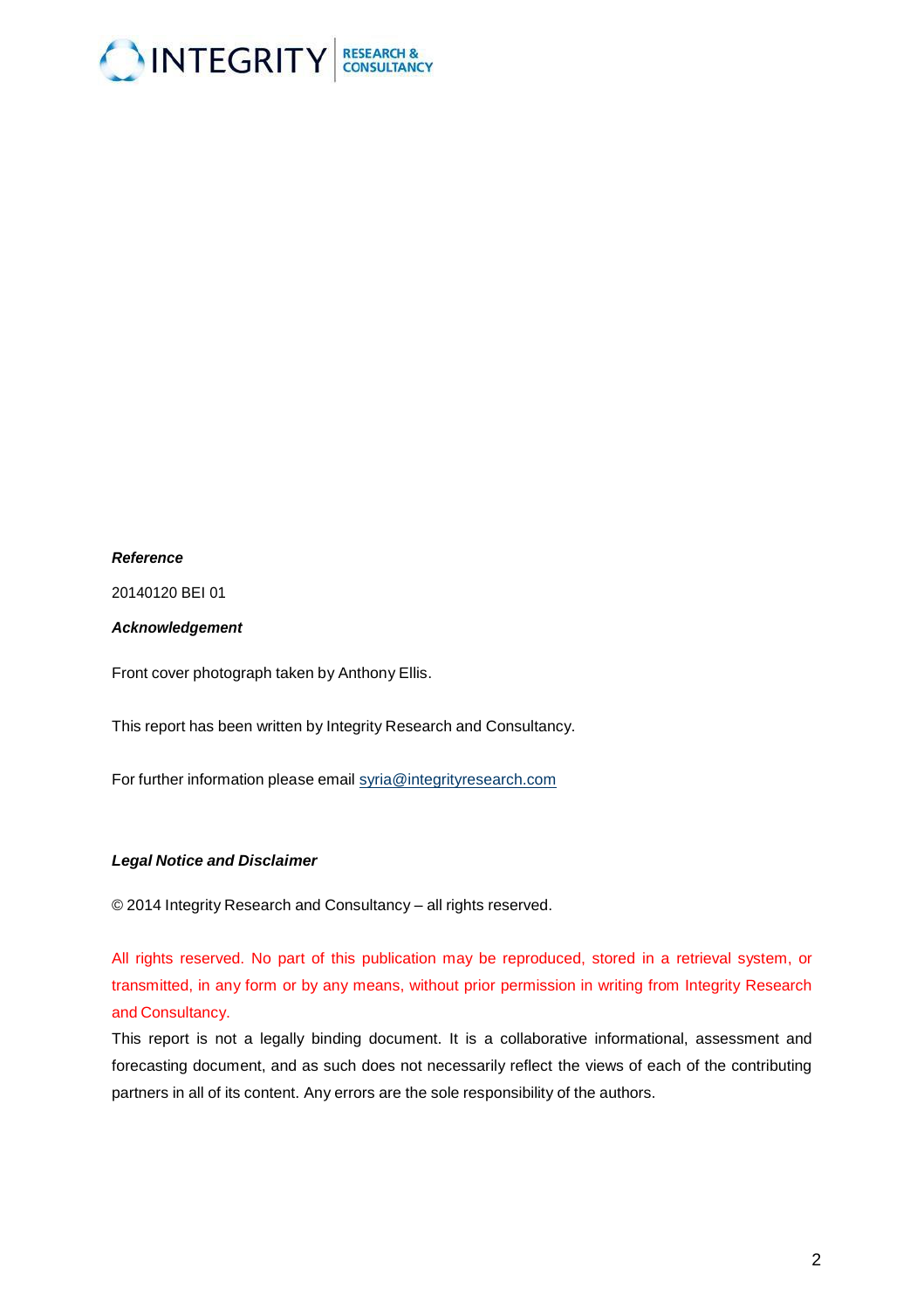## INTEGRITY CONSULTANCY

#### **SUMMARY**

The coming Geneva (II) conference represents a crucial opportunity for gender issues to be integrated into the Syrian peace process. Interviews with key stakeholders indicate that women's groups view the Geneva II conference, which will bring together opposition and regime stakeholders, as well as international and regional representatives, as an important opportunity for meaningful women's participation. They are sceptical however of the likelihood of positive outcomes of the conference, especially given the exclusion of women thus far in the peace process. Despite this, research conducted by Integrity, as well as analyses from other transition processes, suggests that women's involvement in Geneva may be crucial to the sustainability of the peace process.

Women's exclusion from the peace process is representative or symptomatic of wider societal exclusion. Interviewees identified structural barriers to women's public participation that include societal conservatism, traditional power imbalances, unequal opportunities (with men) in important social, legal and political areas, and widespread physical insecurity.

Respondents also highlighted limited capacity among women's organisations and a need to improve links between grassroots and umbrella women's organisations as major obstacles to Syrian women's engagement in the peace process. Importantly, there was less interest in top-down approaches compared to what was considered a critical and unaddressed need for grassroots engagement.

In support of this, interviewees recommended: improving women's representation in the National Coalition, both in the Geneva peace talks and more generally; engaging women's groups as a key part of Syria civil society in a consultative Track II forum alongside the Geneva process; and assisting a Syrian-led capacity building of grassroots women's organisations to promote women's social, political and economic empowerment within their own communities.

#### **OBJECTIVES OF THIS REPORT**

This research report provides an overview of the current situation of women's nongovernmental organisations throughout Syria. Research focused on groups active in areas where opposition actors hold power, although many women's groups make it clear that they are politically neutral and some operate in regime-controlled areas. The report explores their views on, and identifies opportunities for engagement with, the upcoming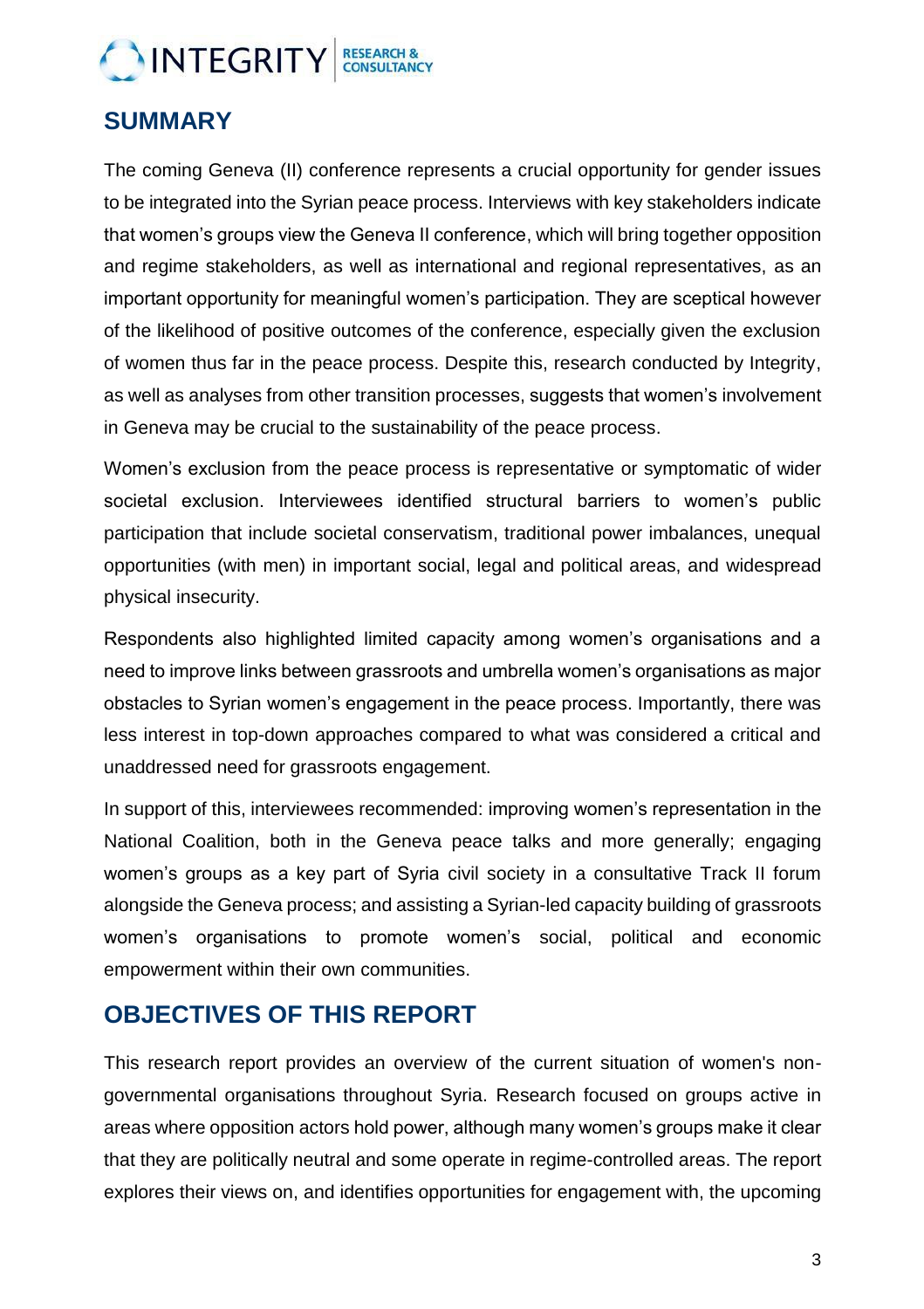

Geneva II conference and the Syrian peace process. Information for the report was collected in November and December 2013 and updated following developments in January 2014. Integrity collected, analysed and interpreted data gathered primarily through semi-structured interviews with 37 research participants. These included representatives from grassroots and umbrella women's organisations, civil society, and human rights organisations inside Syria and around the region.

#### **CONTEXT: GENDER ISSUES IN SYRIA**

Women's participation in the Syrian public sphere has long been weak. Before the uprising, women held just 12% of parliamentary seats and 6% of ministerial positions in the Syrian Government. According to UNICEF, female labour force participation in 2009 was just 21%.<sup>1</sup> Whilst the Syrian 1973 Constitution specifically states that men and women are equal before the law and forbids discrimination on the grounds of gender, Syrian women continue to face structural barriers to participation in public life, including societal conservatism, widespread physical insecurity, and unequal opportunities (with men) in important social, legal and political areas. Furthermore, while Syria is a signatory to the Convention on the Elimination of All Forms of Discrimination against Women (CEDAW), it retains reservations to several Convention articles, including those regarding freedom of movement, residence and domicile; equality in marriage; child marriage; and equality with regard to nationality. $2<sup>2</sup>$ 

Organisations focused on gender issues existed in Syria prior to the uprising, and women's issues were broadly regarded as non-threatening by the Syrian Government. However, women's organisations were tolerated only as long as they confined themselves to non-political issues. The still-operative Associations Law of 1958 restricts the freedom to form an association and continues to constrain the institutional development of many women's groups and other civil society organisations (CSOs). Consequently, whilst CSOs have proliferated since the uprising, it tends to be those more established organisations that have focused on gender issues.

 $\overline{\phantom{a}}$ 

<sup>1</sup> UNICEF, *Syria: MENA Gender Equality Profile*, 2009, available at [http://www.unicef.org/gender/files/Syria-Gender-Eqaulity-Profile-2011.pdf,](http://www.unicef.org/gender/files/Syria-Gender-Eqaulity-Profile-2011.pdf) p. 3

<sup>2</sup> UN Women, *Syrian Arab Republic: Declarations, Reservations and Objections to CEDAW*, available at http://www.un.org/womenwatch/daw/cedaw/reservations-country.htm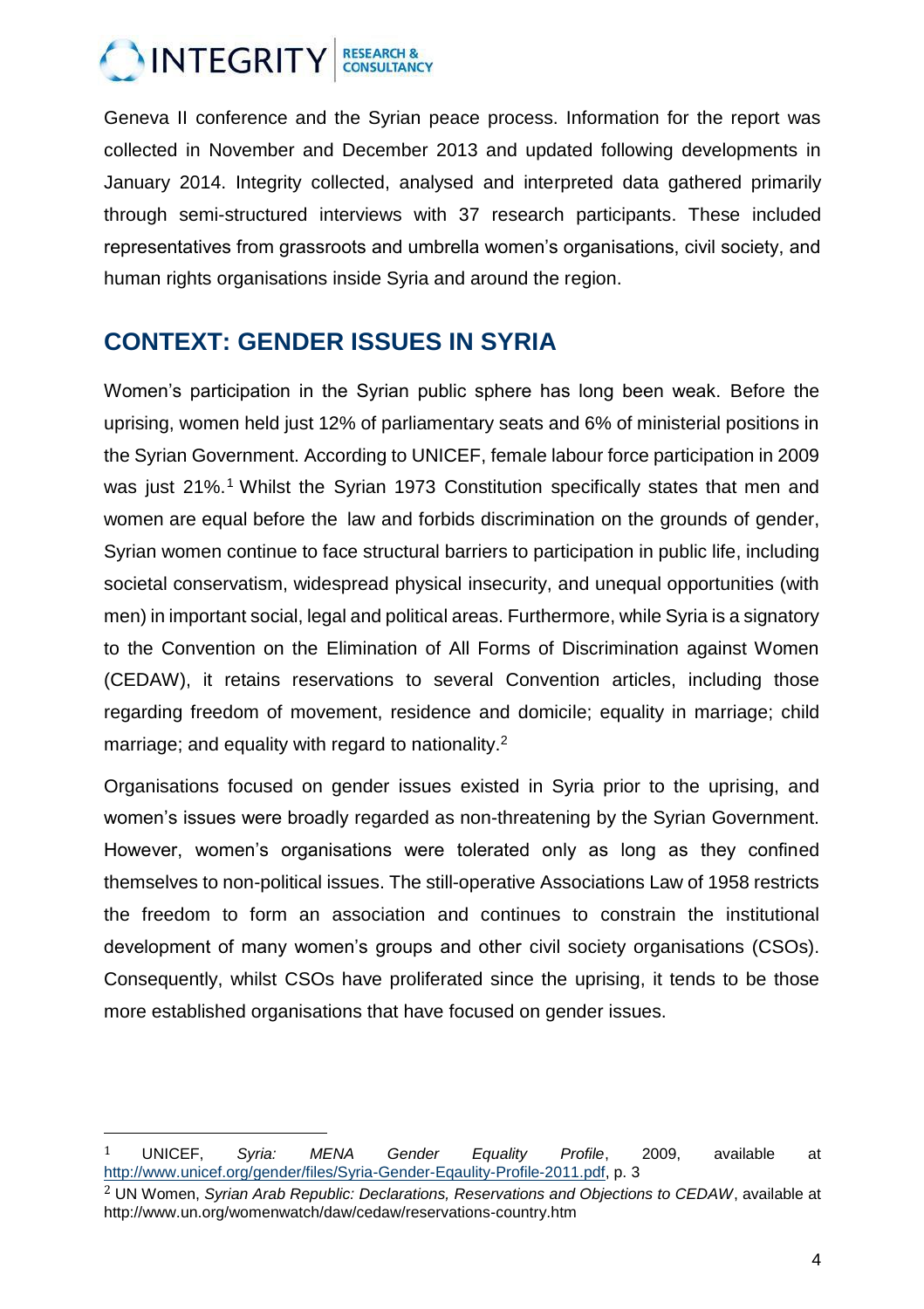## INTEGRITY CONSULTANCY

### **OVERVIEW OF SYRIAN WOMEN'S NGOs**

There are a variety of women's NGOs in Syria, ranging from formalised organisations to loose or informal networks, which altogether encompass a wide range of women from different sectors of society. Interviewees identify some divergence of agendas between grassroots and umbrella organisations. Broadly speaking, grassroots entities tend to focus on service issues such as livelihoods, social and medical support, skills, and relief. More formalised umbrella groups tend to focus on media engagement, advocacy, and women's empowerment and rights. Notably, evidence suggests that in the wake of a series of conferences from November 2012 focused on organisational development and advocacy, there has been a slow but discernible trend towards greater formalisation, by some grassroots organisations and individual activists assisted in these efforts by INGOs.

Respondents note that (Syrian) Kurdish women's organisations have been able to participate more in local politics and society, and have historically been involved in the political opposition, due in part to the oppression they faced by the regime. In particular, interviewees highlight the disproportionate effect on Kurdish women of laws that prevent women from passing citizenship on to their children. Respondents highlighted that the main Kurdish parties in Syria, such as the Democratic Union Party – the PYD – and the Yekiti (Unity) Party, have involved women in decision-making, and have mandated a 40% representation quota for women.

They also suggest that Kurdish groups have an increasing presence within Syrian umbrella groups, noting that certain prominent women's groups are currently seeking to improve their collaboration with Kurdish women's groups. There are however tensions between Syrian Kurdish women's groups, who wish to remain politically neutral, and those affiliated to Kurdish political parties. Two umbrella women's groups reported that they had refused membership to certain Syrian Kurdish women's groups on the basis of such political links. Overall, Kurdish women's organisations have so far been able to flourish more than other grassroots women's organisations in Syria.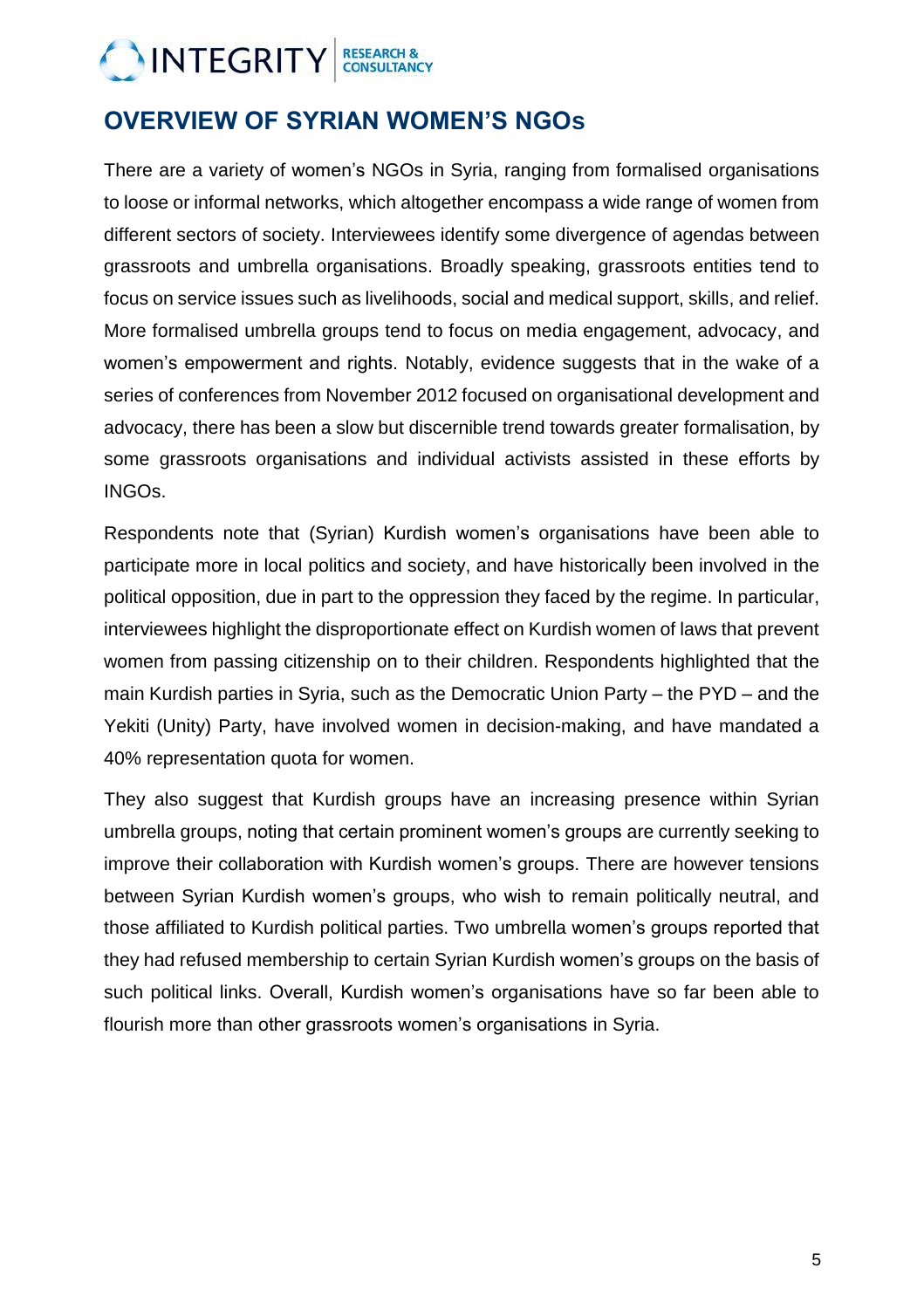## INTEGRITY CONSULTANCY

## **GENDER MAINSTREAMING IN POLITICAL TRANSITION AND GENEVA II**

[Considerable](http://www.c-r.org/sites/c-r.org/files/AccordInsight_WomenBuildingPeace.pdf) empirical evidence<sup>3</sup> demonstrates that the involvement of women helps to create more sustainable outcomes in peace processes. Women can fulfil various roles in transitional and post-conflict development processes, including: relief, social welfare, conflict mediation, peace-building, human and women's rights protection, advocacy, and social and economic reconstruction. Involving women in peace processes can often contribute to consensus-building across deep divisions, inclusiveness, legitimacy, transparency and sustainability of the peace process, opportunities for structural social change towards more gender equality, as well as building peace 'beyond the negotiating table.'

#### **Potential contributions of Syrian women's groups to the Geneva**

#### **process**

 $\overline{\phantom{a}}$ 

Women's groups interviewed by Integrity suggested that there was consensus that a strong focus on women's issues at Geneva can add value in the following ways, many of which concur with [international best practice notes on women and peacebuilding.](mailto:http://www.hdcentre.org/uploads/tx_news/AU-Handbook-Volume-III-Making-Processes-Inclusive.pdf)<sup>4</sup>

- a) **Increasing inclusivity for women and minority groups in the peace process**. Increased involvement of women can lead to a moving of the peace process framework beyond traditional powerbrokers, and to improved communications between political elites and grassroots or marginalised sections of society.
- b) **Ensuring that gender issues are central to the Geneva process**. The inclusion of women at Geneva will help not only to ensure that specific issues relating to women are addressed by the multi-party talks but will support an approach to the transition process that is gender sensitive.
- c) **Making cross party connections**. Respondents identified the capacity for women's groups to organise across party lines and suggested that the

<sup>3</sup> Judith Gardner and Judy El-Bushra: Expert Analysis From the forefront of peace and reconciliation: testimonies from women building peace in *Accord Insight: an international review of peace initiatives: Women building peace*, Conciliation Resources, 2013, p. 12. Available at: [http://www.c](http://www.c-r.org/sites/cr.org/files/AccordInsight_WomenBuildingPeace_1.pdf)[r.org/sites/cr.org/files/AccordInsight\\_WomenBuildingPeace\\_1.pdf.](http://www.c-r.org/sites/cr.org/files/AccordInsight_WomenBuildingPeace_1.pdf)

<sup>4</sup> Antonia Potter, Chapter 3: Including women and gender perspective in peacemaking in *Managing Peace Process: A handbook for AU practitioners*; Volume 3, 2013; AU and HD Centre. Available at [http://www.hdcentre.org/uploads/tx\\_news/AU-Handbook-Volume-III-Making-Processes-Inclusive.pdf](http://www.hdcentre.org/uploads/tx_news/AU-Handbook-Volume-III-Making-Processes-Inclusive.pdf)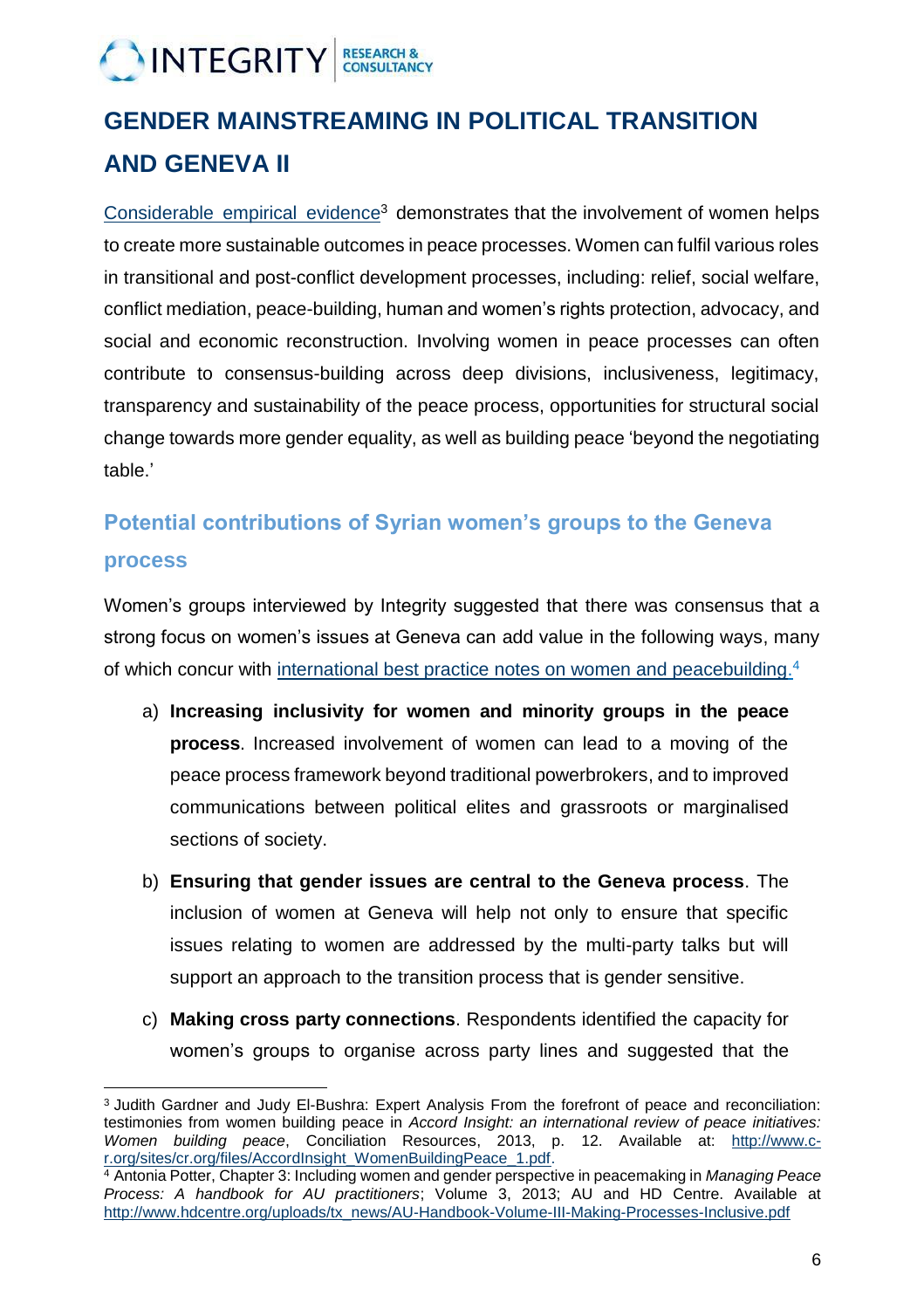

inclusion of women in the peace process is facilitated by an inclination to 'focus on the end result, rather than which groups ended up with what positions'.

d) **Changing the focus of negotiations from power-sharing to peacebuilding**. The inclusion of women in the Geneva process can help move away from zero-sum negotiations and specific issues affecting women can be used as negotiating points on which opposing parties can build consensus and trust.

#### **Challenges to women's participation in Geneva**

Interviewees noted that Syrian society is largely conservative and that this is reflected by attitudes across the political spectrum. For instance, the National Coordination Body for Democratic Change (NCB), despite having a relatively high representation of women within its party membership, did not include any women in their original list of delegates to Geneva II. The National Coalition (NC) has yet to announce its delegation to Geneva, and has so far has shown reluctance to include women. Some respondents stated that members of the Islamist bloc within the NC were particularly hostile to increasing women's representation. While the regime has included women in its Geneva II delegation, analysis broadly suggest that the Syrian state has only won superficial advances on issues of gender equality and women's rights.

Evidence from respondents also suggests that many women's organisations (in common with other CSOs) are not engaged effectively by the National Coalition. Respondents also point out that less than ten of the 122 members of the NC are women, and the only female minister in the NC 'transitional government' is responsible for the culture and family affairs ministry, which many respondents suggested is indicative of tokenism and of a view that restricts women's public participation to family affairs.

Most members of grassroots organisations interviewed by Integrity appeared as, or at least perceived themselves to be, disengaged from, and indifferent to, the Geneva peace process. They instead reported being focused on small-scale projects to provide aid and services to their communities and to 'empower women' at the local level. According to one respondent, "there is little talk of women's involvement in politics, this is a luxury. Instead we focus on basic standards of life."

Although they felt that umbrella groups have the potential to act as a bridge between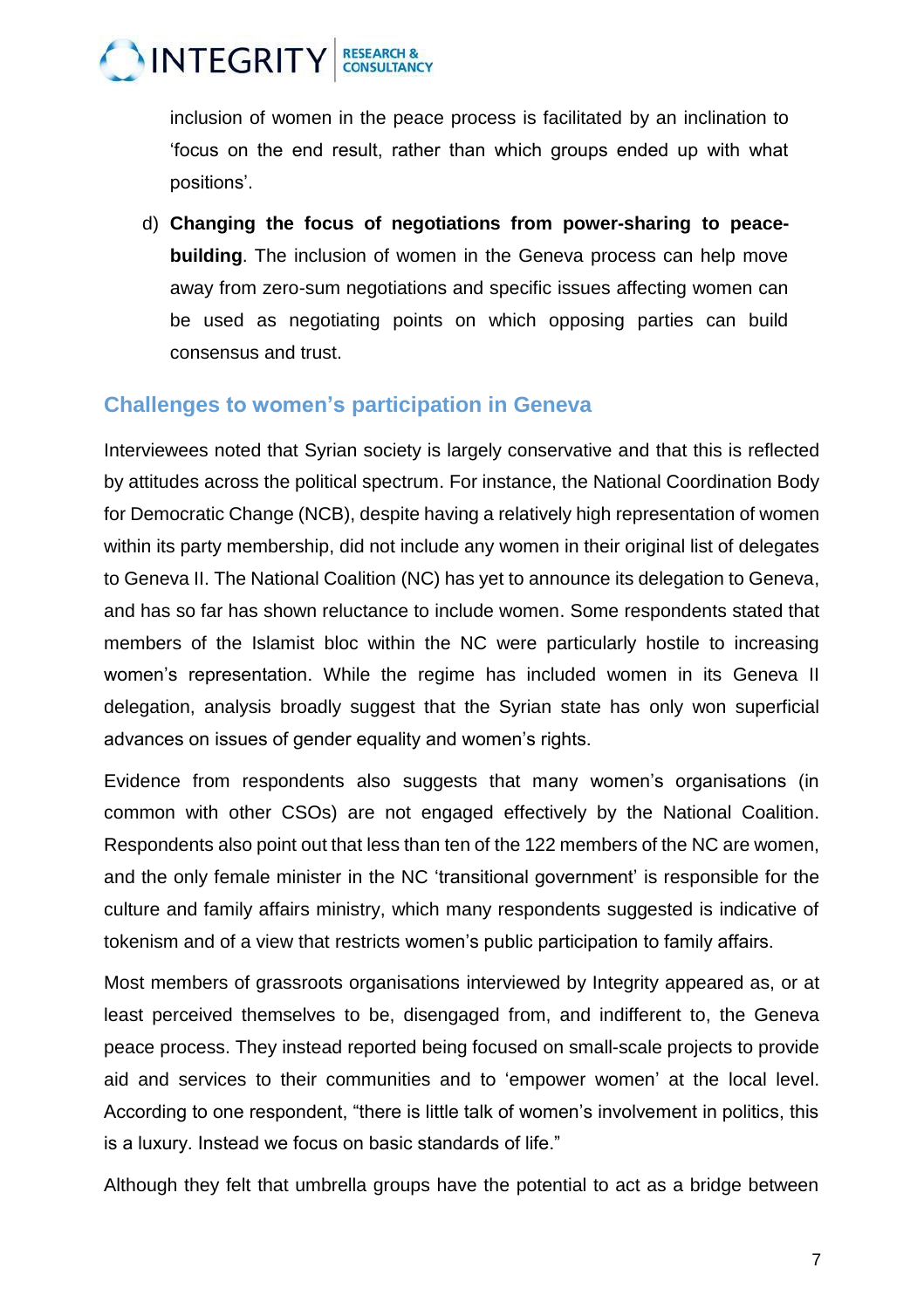

grassroots organisations and the international community, respondents from both umbrella groups and grassroots organisations see these linkages currently as weak. Evidence suggests that more work is needed, and that policy and operational assistance could be provided to improve the capacities of both types of organisations and the links between them. As a result, some respondents suggested that women's representation in the peace process predominantly through umbrella groups runs a risk of not reflecting the diverse backgrounds of Syrian women or of sufficiently considering the priorities of grassroots organisations. Without the representation of grassroots organisations, the consolidation of an effective socio-political movement able to achieve substantive change in Syrian society is unlikely to be realised.

Finally, interviewees from umbrella groups and large-scale organisations indicated a general willingness to engage with the international community on the Geneva process but noted more could be done. Many recognised the assistance that they are receiving from INGOs and certain European governments in support of advocacy on women's including in the Geneva process, particularly from Dutch and UK departments. Respondents also identified the UN as playing an active role in support of women's groups with members of prominent groups reporting consultations with the team of the UN envoy to Syria to discuss women's inclusion in Geneva II. Yet interviewees also emphasised their perception that gender issues have been divorced from and subordinated to political settlement issues, and they suggested that the UN could do more to creatively promote or integrate gender issues, particularly through better communications between UN Women and the mediation team. They also recommended that it make better use mechanisms for greater women's participation, such as the use of CEDAW or UNSC [Resolution 2122](mailto:http://www.securitycouncilreport.org/atf/cf/%257B65BFCF9B-6D27-4E9C-8CD3-CF6E4FF96FF9%257D/s_2012_732.pdf) and 1325.

## **OPPORTUNITIES TO IMPROVE THE INCLUSION OF WOMEN IN GENEVA II**

Despite significant structural barriers, interviewees see the Geneva talks as a way of "setting a cornerstone for the future of Syria and its women." They are aware of the problems they face, and are currently planning how to address these. Respondents identified key issues, including the need for widespread awareness-raising among the Syrian public on issues such as equal citizenship and rights; better links with grassroots organisations; the expansion of organisational bases to better include marginalised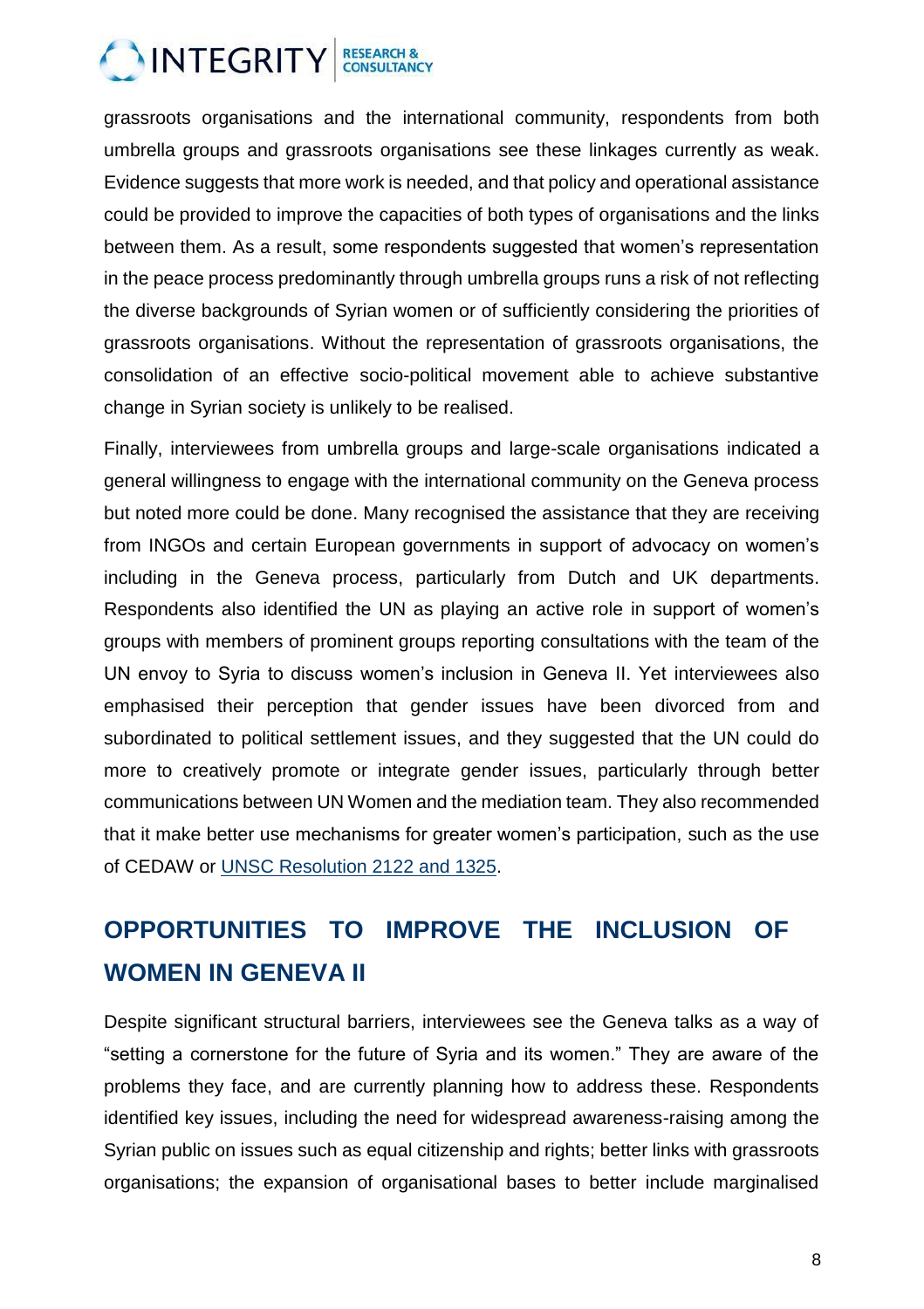

groups; and the need to equitably rebalance traditional power structures.

Women interviewed by Integrity view the Geneva peace process as an opportunity to initiate meaningful women's political participation through strong outside pressure on the NC and others from the international community, particularly donor countries, as well as advocacy and public diplomacy campaigns. Respondents' feedback identified two main options for including women's organisations in the Geneva peace process. Analysis of other peace processes suggests that these options can complement one another:

- 1. A **direct representative approach**, whereby women are elected to represent their CSOs directly at the negotiation table.
- 2. A **consultative approach**, whereby CSO representatives participate in a platform that meets in parallel to the official Geneva Track 1 process, and to feed input and recommendations on agenda format and negotiation points among others.

To support Syrian women's engagement in the peace process, interviewees demonstrated less interest in top-down approaches compared to what was considered a critical and unaddressed need for grassroots engagement. In support of this, interviewees recommended three strategies that would improve the inclusion of Syrian women in the peace process.

### **Recommendation 1: Improve the links between the NC and women's NGOs**

Respondents perceive the NC as currently having limited capacity for advocacy on gender issues or women's representation, and many groups interviewed by Integrity said that they did not currently engage with it. Respondents recommended that pressure be applied by the international community to encourage the NC to meet the 30% quota for women's representation. Institutional support on gender issues both through such quotas, as well as through the creation a focal for gender issues and advocacy within the NC; improved engagement with women's groups, particularly umbrella organisations; and support for a formal office in the NC dealing with women's issue to facilitate better access for women's groups within the NC, were all recommended by interviewees. Respondents suggested that such approaches would improve relationships between women's groups on the ground and the NC and would help to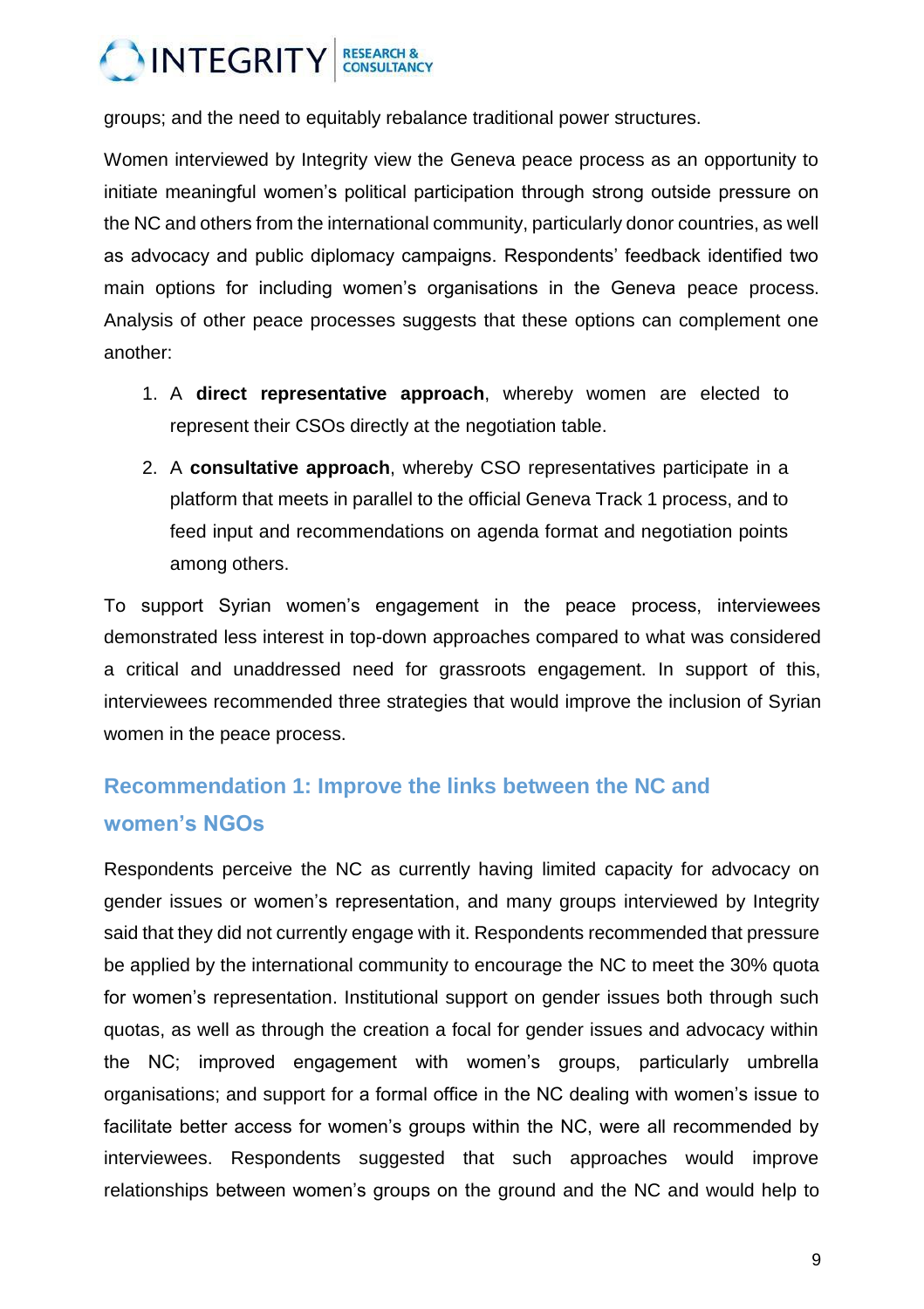

drive action and awareness on gender issues within the NC.

### **Recommendation 2: Engaging civil society in a consultative Track II forum alongside Geneva II**

Interviewees identified a clear need to systematically engage civil society, particularly women's organisations, in discussions around political transition inside Syria. Whilst increasing the number of women and women's organisations in the NC is important to improve the representation of women at Geneva II, many Syrian women's groups interviewed by Integrity view themselves as part of the apolitical civil society that could form a third party at Track II negotiations for Geneva; as women's groups generally had neutral and impartial objectives and principles, they appear to have been precluded or excluded from the Geneva II process. They recommended the creation of a consultative Track II forum in parallel to the Geneva process that would broaden women's representation beyond 30% quota of Track I parties and provide a forum to mainstream gender issues into the process in a systematic and meaningful way.

#### **Recommendation 3: Assisting a Syrian-led capacity building of grassroots women's organisations**

Evidence suggests that there remains a gap between umbrella groups and grassroots organisations in terms of scope of vision, capacity and areas of work. Greater dialogue, understanding and coordination between the various levels and kinds of women's organisations is essential for establishing a more coherent approach towards advancing gender issues within Syria. Respondents recommended supporting local initiatives that strengthen women's positions within their communities and that empower them to participate in local governance issues. More broadly, grassroots level support would also better enable mobilization of social movements dedicated to positive social change on gender issues inside Syria.

#### **CONCLUSION**

This research, which reflects the responses of women interviewed by Integrity and the insights from studies on the role of women in other peace processes, makes clear the role that Syrian women's groups wish to play in the Geneva process and the contribution they would make through their inclusion. The consensus amongst Syrian women's groups is clear and they emphasise that the importance of an effective women's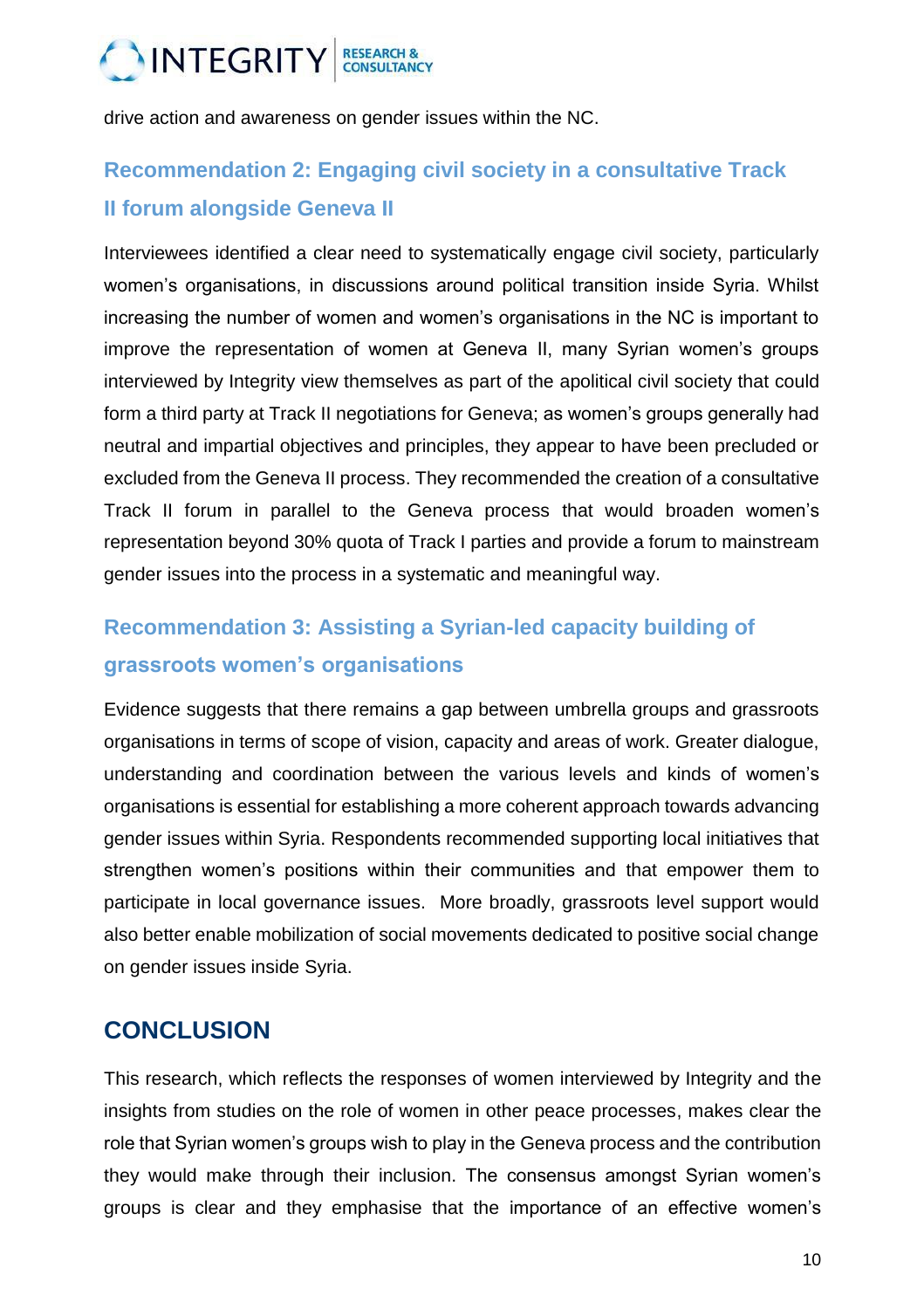

contribution in Geneva II is threefold. Firstly, as they make up approximately half of Syrian society, women should be politically represented. Secondly, their inclusion will allow for gender issues to be put at the heart not only of Geneva II itself, but crucially throughout the transitional period. Thirdly, and most importantly, women's participation should not be limited to what is sometimes considered the 'narrow' remit of gender issues. Respondents stated that if women's organisations are allowed to effectively contribute, and if facilitators recognise the diversity of groups and issues they speak for, then women's groups can significantly enhance the chances for a sustainable peace process through their ability to build consensus between the opposing parties to the conflict.

As part of ongoing efforts by the international community and Syrian actors in preparation for Geneva II, a number of Syrian women's groups participated in a conference on January 13, 2014, hosted by UN Women and the Dutch Government. At its conclusion, the women's groups present issued a "Statement on Engagement in the Syrian Political Process" which called for: representatives of women's groups and civil society to act as negotiation monitors; the appointment of a gender advisor to the mediation team; and sustained engagement with the mediation team to ensure that parties adopt the document produced at Geneva II. Crucially, it also calls for women's participation beyond the Geneva conference, including political participation for women throughout the peace process in transitional government and constitutional and legal committees. This key point echoes the recommendations of those interviewed by Integrity – that stakeholders supporting the Geneva peace process must think about a comprehensive strategy for women's inclusion that goes beyond the Geneva conference. The value of including women in the peace process is not just about empowering them and addressing relevant rights issues, rather it is about the broader message they bring, which is to create a transitional process that encourages diversity and symbolises an inclusive, pluralistic civil state.